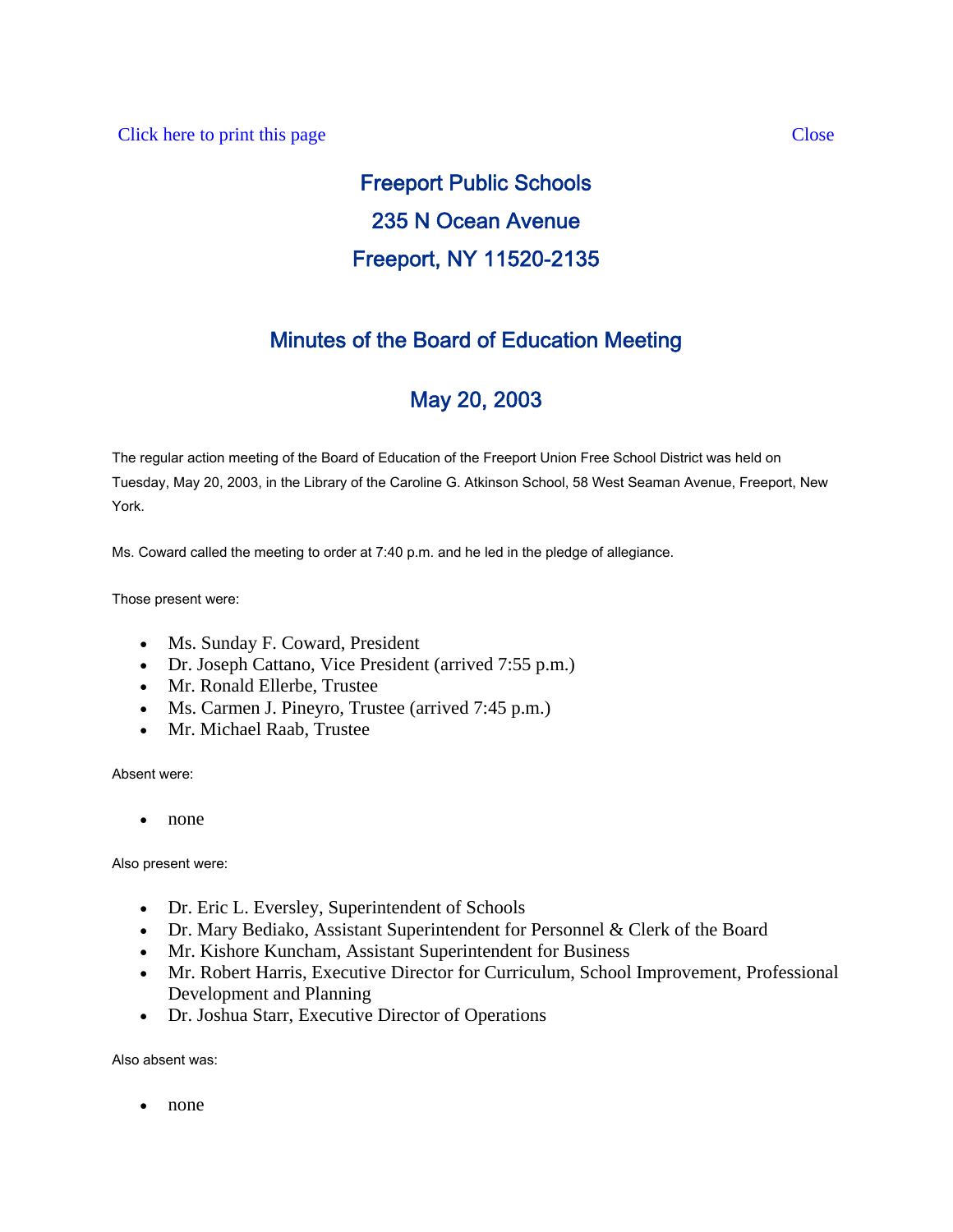The number of people in the audience at the opening of the meeting was approximately 40.

### Superintendent's Report

Dr. Eversley, Superintendent of Schools, recognized Patricia Belfi. He explained that she had been chosen Hofstra University/News 12 Educator of the Month. Dr. Eversley, the Board of Education and the public gave her a round of applause for her hard work and dedication to the children of Freeport.

The Superintendent also recognized the teachers that participated in the Educational Research & Development training program. Those teachers were;

| Aneesah Abdus-Shakur | Anne Fleming     |
|----------------------|------------------|
| Robbie Berry         | Lillian Guttman  |
| Patricia Belfi       | Cheryl Isreal    |
| Gisselle Campbell    | Alan Lissauer    |
| Virginia Defrancisci | Echele Roberts   |
| Jeanne Dione         | Carol Smith      |
| Joyce Fischer        | Christine Vargas |
|                      | Saundra Wilson   |

This program trains teachers in various skills. The teachers then can bring these newly acquired skills back to the District and become trainers of other teachers in the District.

Dr. Eversley then commended the advisors and students that participated in the Future Problem Solvers teams. Dr. Eversley informed the Board and public that Freeport Public Schools has teams at Caroline G. Atkinson, John W. Dodd Middle School and Freeport High School. The four winning teams and their advisors are as follows:

### **Atkinson**

Advisors: Nancy Hanrahan, Judi Gardner and Carol Fischer-

| Rosenthal     |                    |
|---------------|--------------------|
| Nicole Allen  | Loweye Diedro      |
| Iman Barnes   | Miranda Geraci-Yee |
| Essane Diedro | Kayleen Rodriguez  |

Dodd Middle School Advisor; Margaret Taboada Stephen Daniel Kirsten Preston Iliana Martinez **Mirna Rodriguez** Sharisse McClure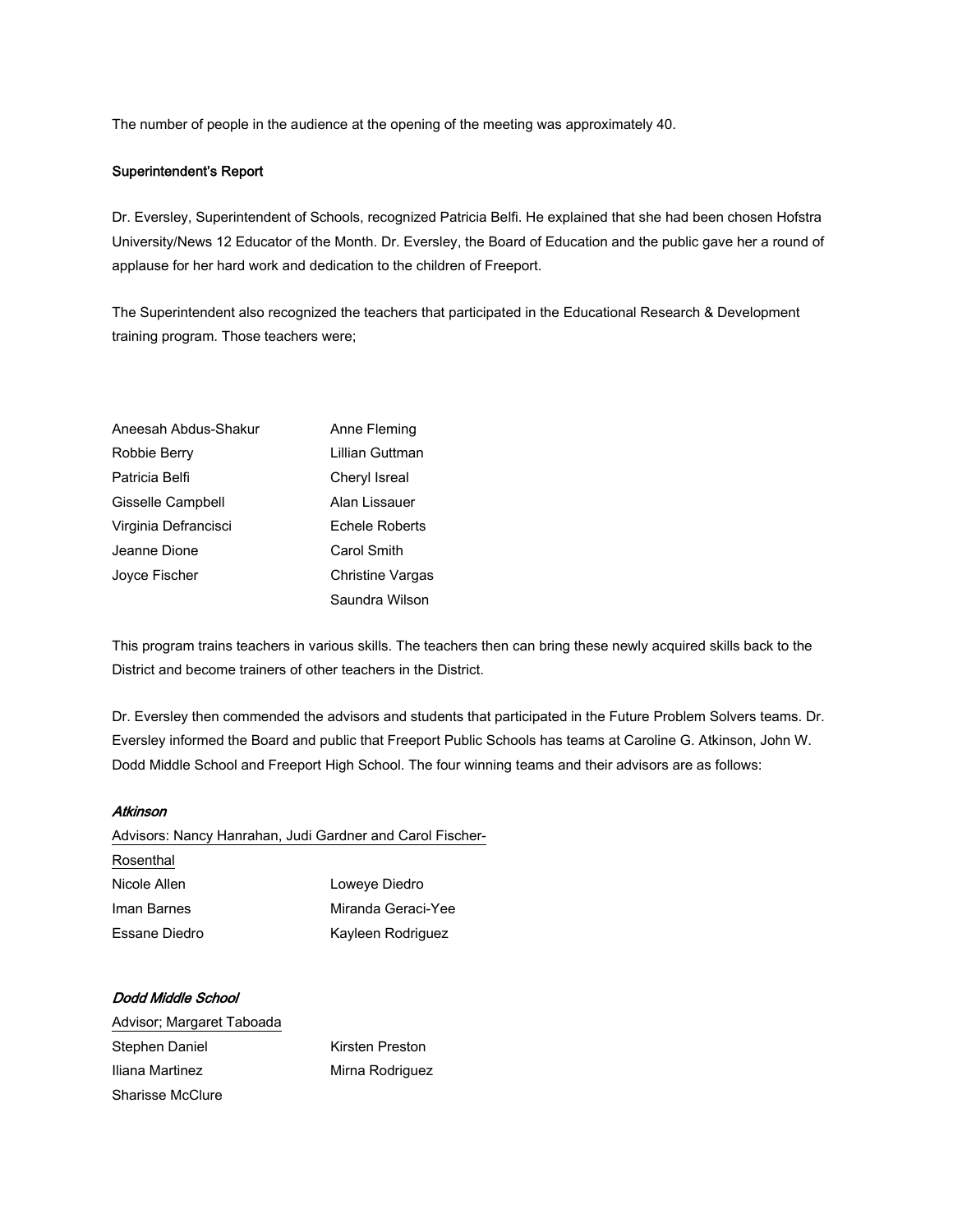#### Freeport High School

Advisors: Lauren Calvo and Angela Wheat

#### Team #1

| Hersan Castillo    | Daniel Okobi     |
|--------------------|------------------|
| Deneen Dismore     | Daniel Tetreault |
| Alexa Harper-Lewis | Victoria Wilson  |

### Team #2

| Louis Arena          | Jeffrey Nunez            |
|----------------------|--------------------------|
| <b>Brian Barrett</b> | <b>William Tetreault</b> |
| Danielle Durand      | <b>Gregory Williams</b>  |

These four teams were invited to compete in the State Championships in Katonah, NY. Members of Team #1 from Freeport High School did so well in the competition that they were invited to participate in the International Competition at the University of Connecticut in June.

The Superintendent then introduced Dr. Joshua Starr, Executive Director of Operations. Dr. Starr presented the proposed Vision Statement. He also discussed the process by which the vision statement evolved, and how the input from the Freeport community helped shape the proposed vision statement.

Dr. Eversley then turned the meeting over to Mr. Robert Harris, Executive Director for Curriculum, School Improvement, Professional Development and Planning. Mr. Harris presented the 4th Grade and 8th Grade ELA results. Significant progress has been made and continues to be made at all elementary schools and significant improvements have been made at the middle school level as well. Mr. Harris commended the great efforts of staff and administrators at all the schools.

The Superintendent thanked Mr. Harris and added his congratulations to all the staff at the schools.

Dr. Eversley turned the meeting over to Dr. Starr so that he could discuss the work being done to refine the attendance policy. Dr. Starr discussed the changes that needed to come about to better serve our community and to make sure that our attendance policy was in line with the New York State Education Departments requirements.

### Questions from the Public

At 9:00 p.m. Mr. Raab made a motion to change the order of the meeting and allow the public to address the Board of Education. The motion was seconded by Ms. Pineyro and passed unanimously. The vote was: Cattano, Coward, Ellerbe, Pineyro and Raab.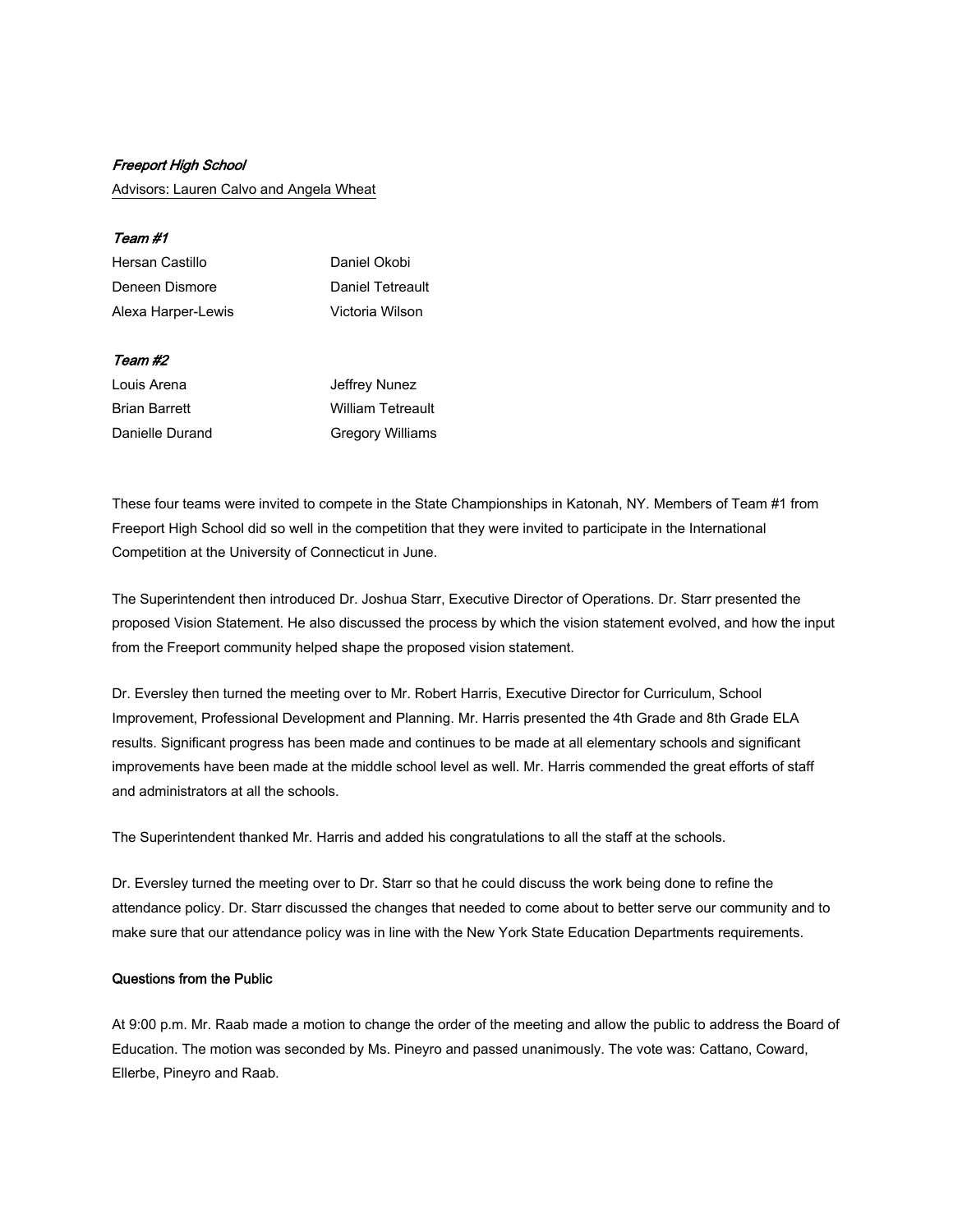The public was then given the opportunity to address the Board of Education. Each speaker was allowed to address the Board regarding the budget. The Board and administration addressed the comments from the public.

### Budget Hearing

At 9:25 p.m. Dr. Eversley introduced Mr. David Opatow, Director of the Freeport Memorial Library. Mr. Opatow gave a brief presentation on the 2003-2004 budget for the library.

Mr. Kuncham then presented the budget for 2003-2004.

### Board of Education Committee Reports

Mr. Raab reported that the Library Committee met on May 15, 2003. They explored various ways that Freeport Schools and Freeport Memorial Library could work together to better serve the community.

### Questions from the Public

The public was then given the opportunity to address the Board of Education. Each speaker was allowed to address the Board for 6 minutes on any topic. The Board and administration addressed the comments from the public.

### Items for Action

On a motion by Mr. Raab and a second by Dr. Cattano the following items, on a consent agenda, were approved:

#### Acceptance of the Minutes

Resolved that the Board of Education hereby accepts the minutes of the following meetings as written:

April 29, 2003; May 7, 2003.

### Leave of Absence

Resolved that the Board hereby grants a request for leave as listed in the following:

- Debra Rothar, Special Education Teacher, extension of a leave, effective September 1, 2003 through June 30, 2004, for childcare.
- Amy Ferris, Elementary Teacher, effective September 1, 2003 through June 30, 2004, for childcare.
- Lisa Barber, Special Education Teacher, effective September 1, 2003 through June 30, 2004, for childcare.
- Maria Rivera, Foreign Language Teacher, extension of a leave, effective September 1, 2003 through June 30, 2004, for childcare.
- Vanessa Auletta, part-time Teaching Assistant, effective September 3, 2003 through December 16, 2003, for educational purposes.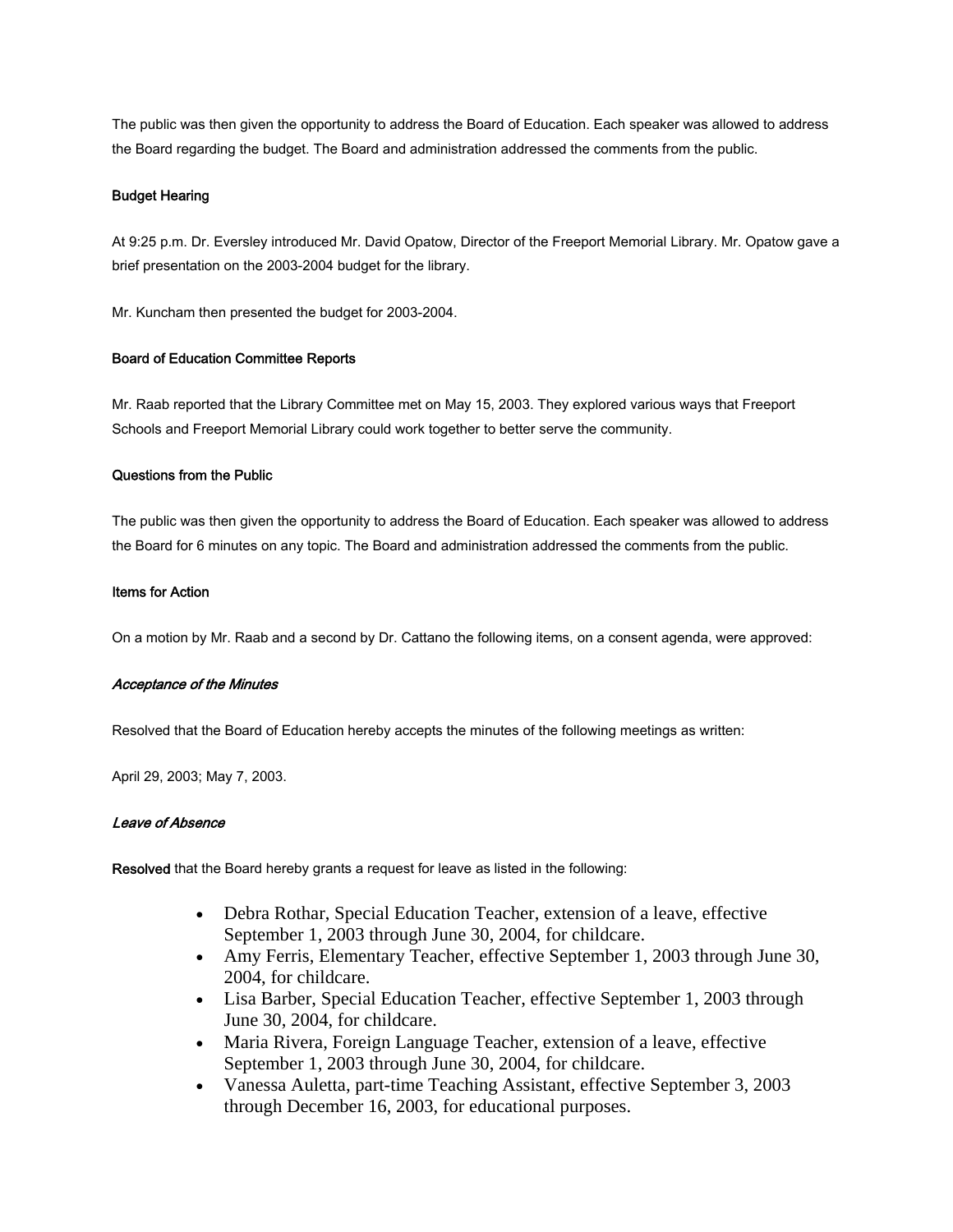- Maryann Passeggiata, Elementary Teacher, effective September 1, 2003 through June 30, 2004, for childcare.
- Jeanne Dipolito, part-time Teaching Assistant, extension of a leave of absence through June 30, 2003.
- Julissa Rodriguez, part-time Teaching Assistant, effective April 28, 2003 through September 1, 2003, for childcare.
- Janet Lalmansingh, part-time Teaching Assistant, effective May 7, 2003 through June 30, 2003, for health reasons.
- Cheryl Johnson, Elementary Teacher, effective September 1, 2003 through June 30, 2004, for childcare.

### Change of Status

RESOLVED that the Board of Education for the Freeport Union Free School District hereby grants a request for an change of status as listed in the following Change of Status Report

> • Rochelle Mevorah, Senior Stenographer, change to probationary appointment effective May 12, 2003, for a period of 26 weeks upon Civil Service approval. Kathleen Sweeney, change to full-time Teaching Assistant, effective May 14, 2003 through May 13, 2006.

### Resignation of Staff

Resolved that the Board of Education the Freeport Union Free School District hereby accepts the letter(s) of resignation from the following staff members as listed:

- Cynthia Worrell, Elementary Teacher, effective September 1, 2003.
- Gina Fazio, part-time Teaching Assistant, effective May 9, 2003.
- Martha Marsh, full-time Teaching Assistant, effective April 27, 2003.
- Diego Nunez, full-time Teaching Assistant, effective June 30, 2003.
- Cindy Rodgers, Elementary Teacher, effective May 14, 2003.
- Gina Kelly, Guidance Counselor, effective June 30, 2003.

### Retirement of Staff

Resolved that the Board of Education of the Freeport Union Free School District hereby accepts the letters of retirement from the following staff member:

- Roberta Eldridge, Lab Facilitator, effective July 15, 2003, after serving the children of Freeport for more than 28 years.
- Edna Colon, Clerk-Typist, effective July 1, 2003, after serving the children of Freeport for more than 10 years.
- Bessie Smith, full-time Teaching Assistant, effective September 19, 2003, after serving the children of Freeport for almost 5 years.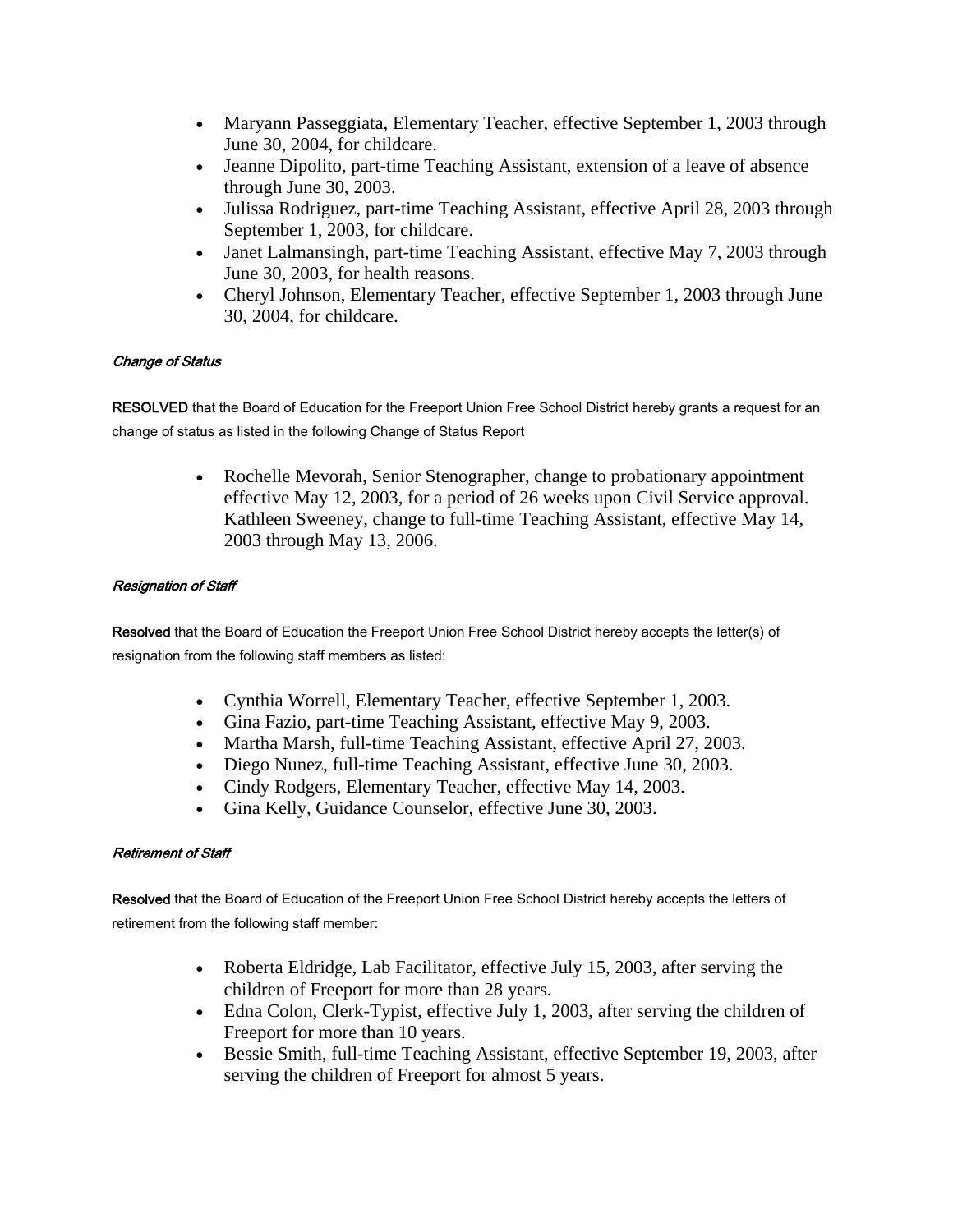- Diane O'Rourke, Social Worker, effective December 26, 2002, after serving the children of Freeport for more than 14 years.
- Nancy Misita, full-time Teaching Assistant, effective August 31, 2003, after serving the children of Freeport for more than 18 years.

### Appointment of Staff

Appointment of Non-Instructional Staff

Resolved that the Board of Education hereby appoints the individuals as listed in the attached Appointment of Staff Report - Civil Service, in accordance with Civil Service Rules and Regulations:

> • Edward Donohoe, Principal Clerk, (replacing N. Connor, resigned) a probationary appointment effective May 5, 2003 for a period of 26 weeks upon Civil Service approval. Compensation will be consistent with the Clerical Unit members at \$34,690. Assignment: CRVO.

### CSE/CPSE Minutes

RESOLVED that the Board of Education hereby accepts the minutes of the meetings of the committees on special education and preschool special education for the following dates:

April 7, 2003; April 9, 2003; April 10, 2003; April 11, 2003; April 15, 2003; April 16, 2003; May 1, 2003; May 5, 2003; May 6, 2003; May 7, 2003; May 8, 2003; May 12, 2003; May 13, 2003; May 14, 2003; May 15, 2003.

### Acceptance of a Gift

BE IT RESOLVED that the Board of Education of the Freeport Union Free School District hereby accepts the following gifts:

- Bundy Flute valued at \$400.00 Donated by Ron Federici
- Cello valued at \$1,700.00 Donated by Margaret Kniffen
- Fischer Console Piano valued at \$1,000.00 Donated by Nancy Espinal
- 4 Lafayette Speakers valued at \$900.00 Donated by Philip Vollono

The motions carried unanimously: Cattano, Coward, Ellerbe, Pineyro, and Raab.

### Individual Action Items

### Granting of Tenure

Dr. Cattano offered the following resolution for adoption: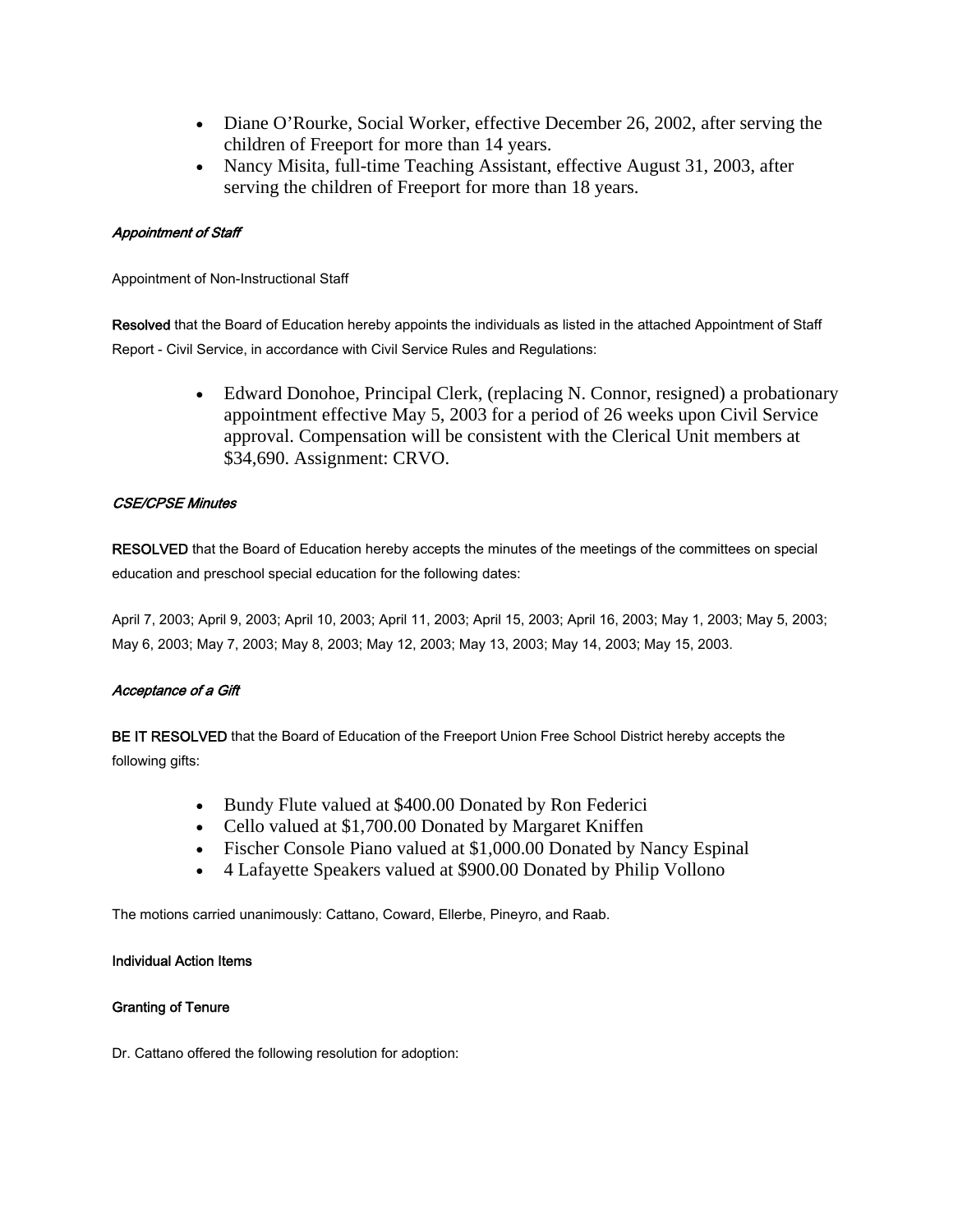Be it Resolved that the Board of Education of the Freeport Union Free School District hereby grants tenure status to the following individuals:

School District Administrator:

- Mary Miller, Principal, effective July 1, 2003
- Jelain Hubbard, Principal, effective July 1, 2003
- Paula Lein, Principal, effective July 1, 2003

The motion was seconded by Mr. Raab and unanimously carried: Cattano, Coward, Ellerbe, Pineyro and Raab.

### First Reading of the Proposed Vision Statement

Mr. Raab offered the following resolution for adoption:

BE IT RESOLVED that as a first reading the Board of Education of the Freeport Union Free School District hereby acknowledges the receipt of and has had the opportunity to review the proposed vision statement as follows:

### The vision of the Freeport Public Schools is to inspire in all the desire to learn and succeed. Our schools will be safe learning communities that celebrate our achievements and encourage active partnerships with families and the entire community. We will empower students to embrace the challenges and opportunities of the future.

The motion was seconded by Mr. Raab. A discussion took place.

Mr. Ellerbe made a motion to table the resolution to accept the First Reading of the Proposed Vision Statement.

Mr. Raab seconded the motion and it passed.

The vote was:

- Yeas; Ellerbe, Pineyro and Raab.
- Nays; Coward.
- Abstentions; Cattano

### Removal of a Motion from the Table

Mr. Ellerbe offered the following resolution for adoption:

BE IT RESOLVED by the Board of Education of the Freeport Union Free School District that a motion to approve Guidelines Governing Poll Watching be taken from the table and be considered for action.

Mr. Raab seconded the motion and it passed.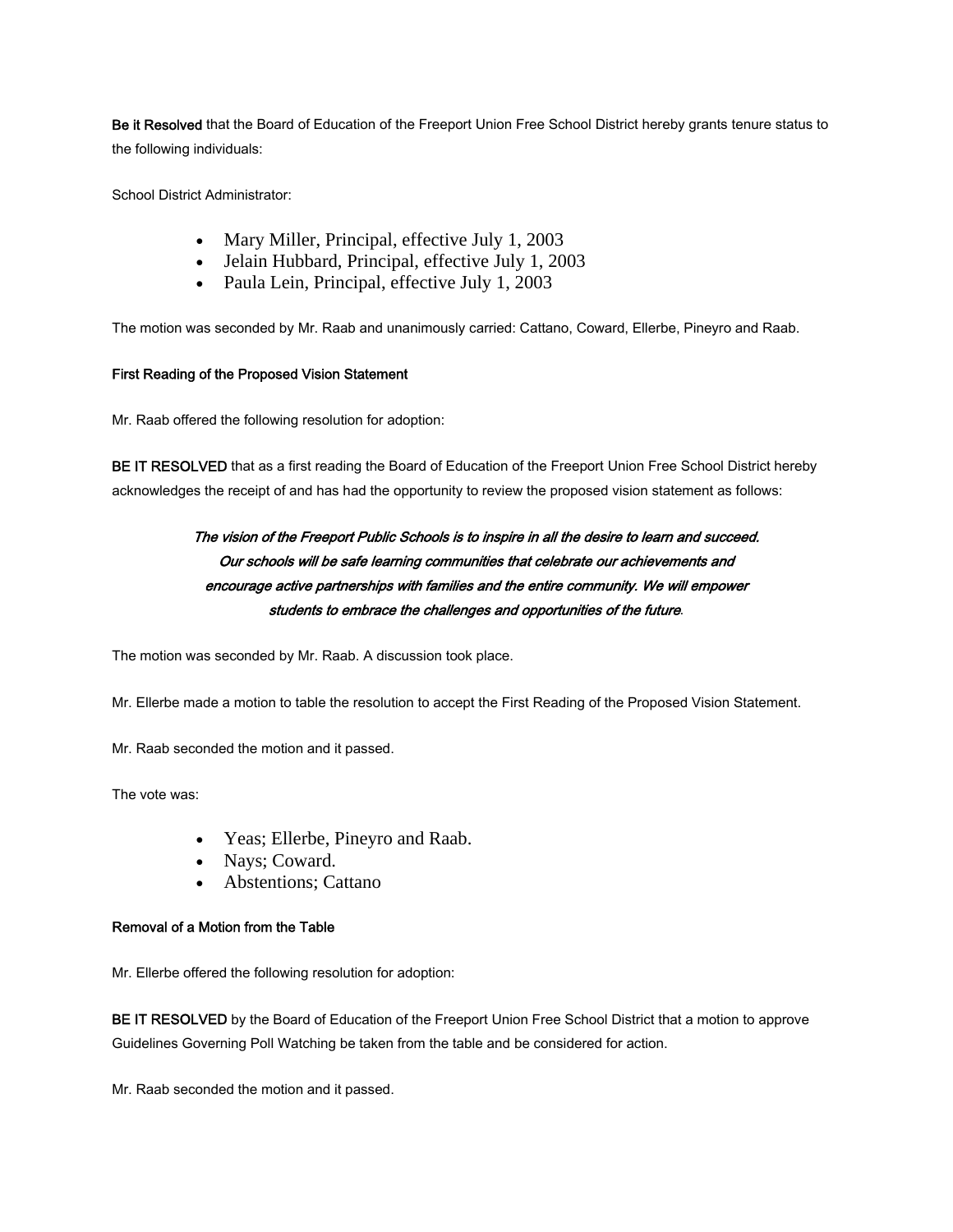The vote was:

- Yeas; Cattano, Coward and Ellerbe.
- Nays;  $0$ .
- Abstentions; Pineyro and Raab

### Resolution to Adopt Guidelines Governing Poll Watching

Mr. Ellerbe made the following motion:

RESOLVED that the Board of Education of the Freeport Union Free School District hereby adopts the following guidelines governing poll watching:

- 1. Identification and number of poll watchers. One (1) poll watcher will be permitted per candidate or organization at any given time. Candidates may not serve as poll watchers. Poll watchers may not electioneer; must be unobtrusive, and may not interfere with the vote in any way. Candidates shall be required to submit a list of their poll watchers to the District Clerk no later than the Saturday immediately preceding the election during the hours of 9:00 a.m. and 12:00 noon, when the registers are available for inspection. Identification tags for poll watchers will be available for pick-up in the office of the District Clerk after 2:00 p.m. on the Monday immediately preceding the election. Previously identified poll watchers shall sign in with the District Clerk or his or her designee upon arrival at the polling place. Poll watchers shall direct any questions or concerns to the District Clerk.
- 2. Voting Machines. Poll watchers will not be permitted behind the voting machines at any time during voting hours. Each candidate, or his or her representative, or poll watcher for each candidate/group shall be permitted to inspect the voting machines prior to commencement of voting.
- 3. Voter Tally Sheets. Upon request, photocopies of Voter Tally Sheets will be made available to poll watchers periodically throughout the voting. Under no circumstances are the Voter Tally Sheets to be removed from the Clerks of Election.
- 4. Location of Poll Watchers. An area with a full view of the polls will be designated for poll watchers. Poll watchers will remain within the designated area and will not, under any circumstances, be permitted to wander about the polling place.
- 5. Final Vote Tally. Following the recording of the vote, poll watchers will be permitted time to view the voting machines following which they will be locked by the inspector(s) assigned to each machine. The final vote will be recorded by the District Clerk after verification by each election inspector assigned to the respective machine(s).
- 6. Miscellaneous. Any questions regarding poll watchers are to be directed to the District Clerk. All actions of poll watchers shall be unobtrusive and may in no manner interfere with the orderly conduct of the voting. As any communication between poll watchers and voters may be perceived by others as electioneering, poll watchers should refrain from speaking with voters while in the polling place.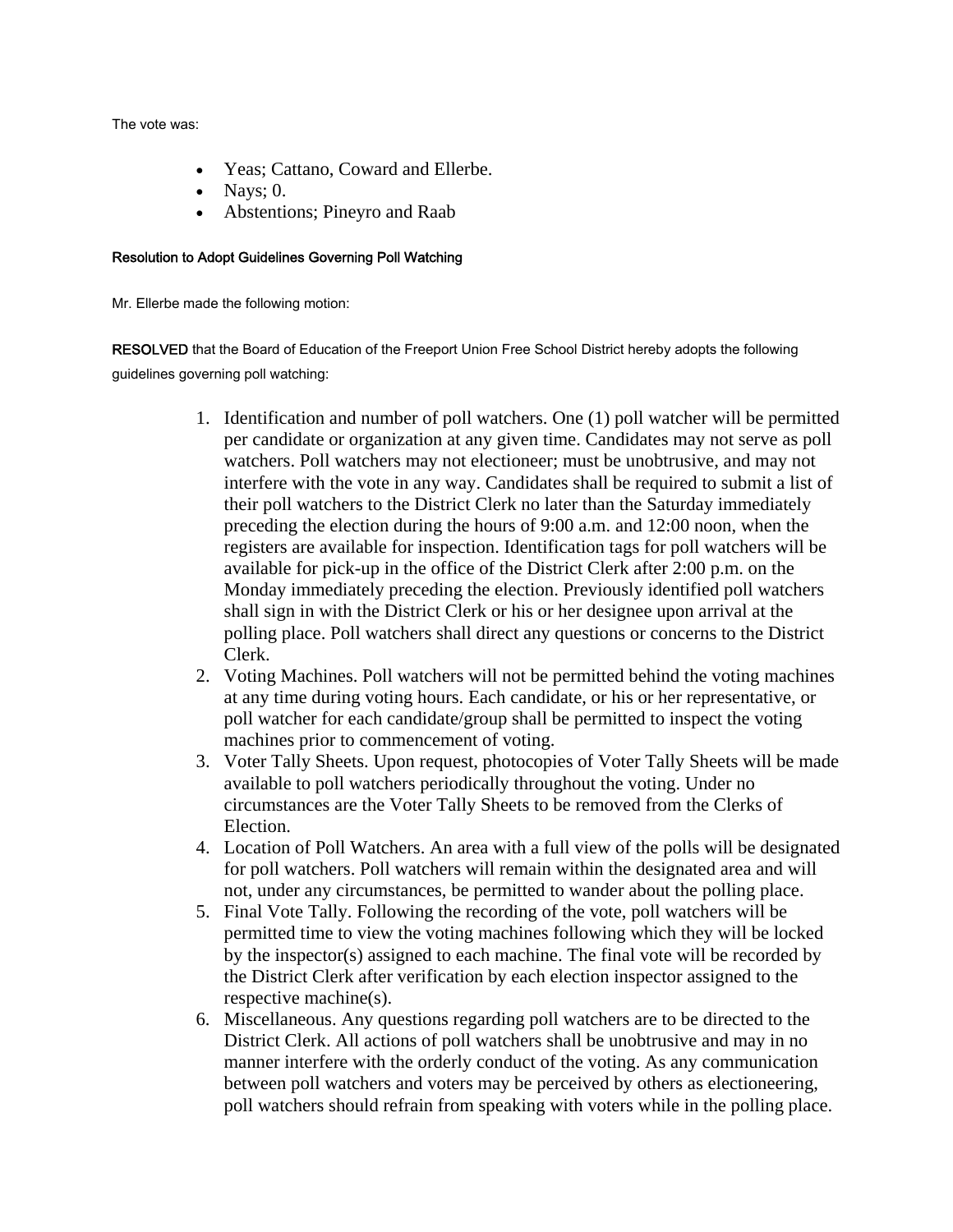Please note that as the individual charged with ultimate responsibility for the election, the District Clerk shall be entitled to exclude anyone whom he/she determines to be violating any of the foregoing poll watching rules or who in any other way interferes with the fair and orderly conduct of the election.

The motion was seconded by Dr. Cattano, and a discussion took place.

Mr. Raab made a motion to amend section 1, which would allow registration of poll watchers up until 10:00 a.m. on the day of the vote.

Ms. Pineyro seconded the motion and it failed.

The vote for the amendment was:

- Yeas; Pineyro and Raab.
- Nays: Cattano and Coward.
- Abstentions: Ellerbe.

A vote was called for on the original motion regarding Poll Watching The vote was:

- Yeas; Coward, Cattano and Ellerbe.
- Nays: 0
- Abstentions: Pineyro\* and Raab.

Motion passed.

### Resolution Regarding Student Attendance Policy

Mr. Raab made the following motion:

WHEREAS, due to certain exigencies, the program referred to in the Board of Education's Student Attendance Policy that is intended to provide to students who exceed the maximum number of Absences, Tardies, Early Departures (ATEDs) an opportunity to attend an additional program equal in content and time to the amount of class time which they have missed, has not been fully implemented, and

WHEREAS, had the aforesaid program been offered, students would have had the opportunity to obtain restoration of course credit that would otherwise have been denied,

NOW THEREFORE BE IT RESOLVED, that those students who during the school year 2002-03 exceeded the maximum number of ATEDs, shall not be denied course credit solely on the basis of exceeding the maximum number of ATEDs. However, if the foregoing does not result in a passing grade, the affected student shall be permitted to attend summer school, and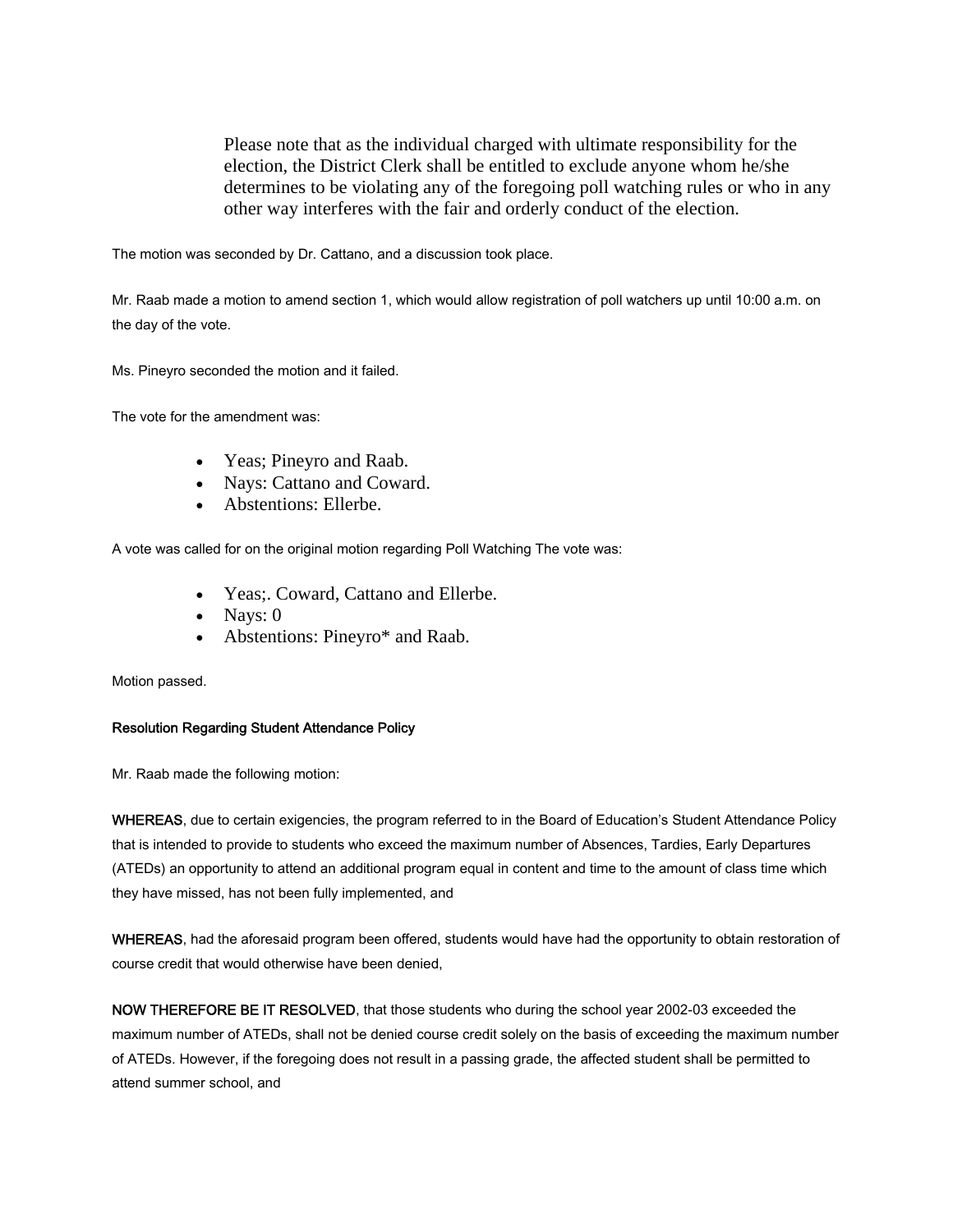BE IT FURTHER RESOLVED, that this resolution shall be in effect only for the school year 2002-03, and shall have no further force and effect and shall expire in all respects effective June 30, 2003.

Ms. Pineyro seconded the motion and it passed unanimously. The vote was: Cattano, Coward, Ellerbe, Pineyro and Raab.

#### Executive Session

At 10:40 p.m. a motion was made by Ms. Coward to go into Executive Session to discuss two particular matters of personnel and negotiations.

The motion was seconded by Mr. Raab, and the motion passed.

The vote was: Cattano, Coward, Ellerbe, Pineyro and Raab.

At 11:45 p.m. on a motion by Mr. Raab and a second Ms. Pineyro the Board returned to open session. The vote was: Cattano, Coward, Ellerbe, Pineyro and Raab.

#### Adjournment

At 11:47 p.m., with no other business, on a motion by Mr. Raab and seconded by Dr. Cattano the Board adjourned the meeting. The vote was unanimous: Cattano, Coward, Ellerbe, Pineyro and Raab.

Respectfully submitted,

Mary Bediako, Ed.D. Clerk of the Board

### \* Addendum

I abstain to paragraph one of the resolution because as in the general election law it states that Candidates can have sworn affidavits as to whom they want serving as their poll watchers. The candidates should have had the opportunity to submit their list by noon of the day preceding the election. In addition as to paragraph six of the resolution title Miscellaneous - the resolution should have stated that separate to pollwatchers bilingual personnel or interpreters should be available and trained ahead of time to ensure proper conduct and neutrality guaranteeing strict translation of the voter's needs and requests/questions. By having these individual train ahead of time it will ensure that poll watchers are not perceived as electioneering. We must not make it more difficult for immigrants that have become citizens of this country to participate in government and especially in their American children's education!